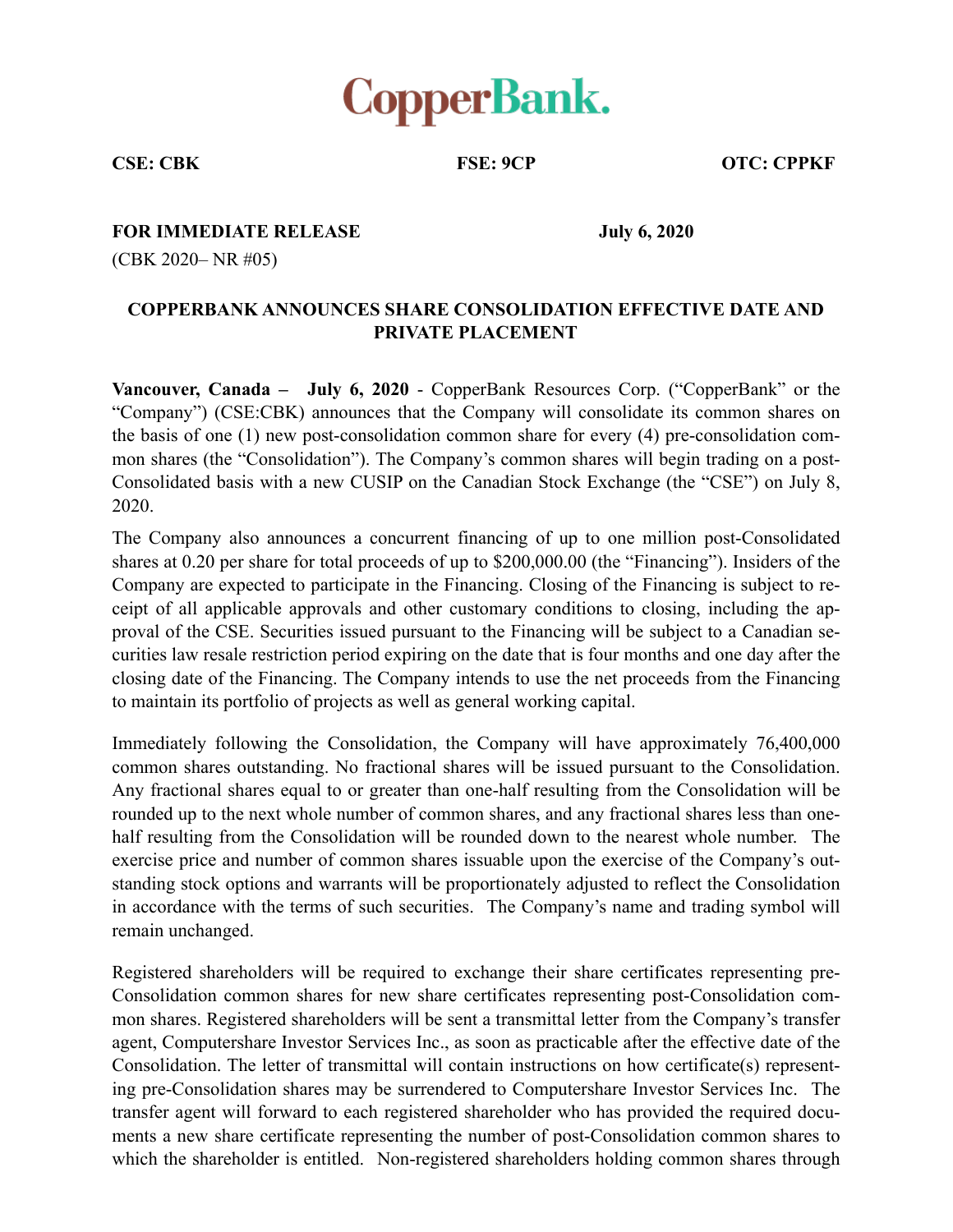an intermediary (a securities broker, dealer, bank or financial institution) should be aware that the intermediary may have different procedures for processing the Consolidation than those that will be put in place by the Company for registered shareholders. If shareholders hold their common shares through intermediaries and have questions in this regard, they are encouraged to contact their intermediaries.

## **About CopperBank**

**CopperBank** is a Canadian exploration mining company focused on energy related metal exploration in The United States of America. The Company trades on the Canadian Securities Exchange – CSE- under the symbol "CBK".

On behalf of CopperBank Resources Corp.

"*Gianni Kovacevic*"

| Address: | Suite 1500, 409 Granville Street, Vancouver, BC V6C 1T2 |
|----------|---------------------------------------------------------|
| Tel:     | 604-889-0852                                            |
| E-mail:  | $gk(\partial \text{copperbankcorp.com})$                |
| Website: | www.copperbankcorp.com                                  |

Advisory Regarding Forward-Looking Statements

*Certain information in this release constitutes forward looking statements or information ("forward-looking statements") under applicable securities laws and necessarily involves risks and uncertainties. Forward-looking statements included herein are made as of the date of this news release and, except as required by applicable law, CopperBank does not undertake any obligation to update or revise any of the forward-looking statements, whether as a result of new information, future events or otherwise. The forward-looking statements contained in this document are expressly qualified by this cautionary statement. Forward-looking statements relate to future events or future performance and reflect management of CopperBank's expectations or beliefs regarding future events. In certain cases, forward-looking statements can be identified by the use of words such as "plans", or "believes", or variations of such words and phrases or statements that certain actions, events or results "may", "could", "would", "might" or "will be taken", "occur" or "be achieved" or the negative of these terms or comparable terminology. Examples of forward-looking statements in this news release include, but are not limited to, statements with respect to the Consolidation, the Financing, the Company's intended use of the net proceeds of the Financing, the Company's ongoing review of its existing portfolio, the involvement of CopperBank in any potential divestiture, spin-out, partnership or other transactions involving the Company's portfolio assets, and the ability of the Company to complete any such transactions, the ability of CopperBank to enter into transactions that will ultimately enhance shareholder value, and potential future work or activities in respect of the Pyramid project or the Contact project. Although CopperBank believes that the expectations reflected in the forward-looking statements are reasonable, forward-looking statements have been based on factors and assump-*